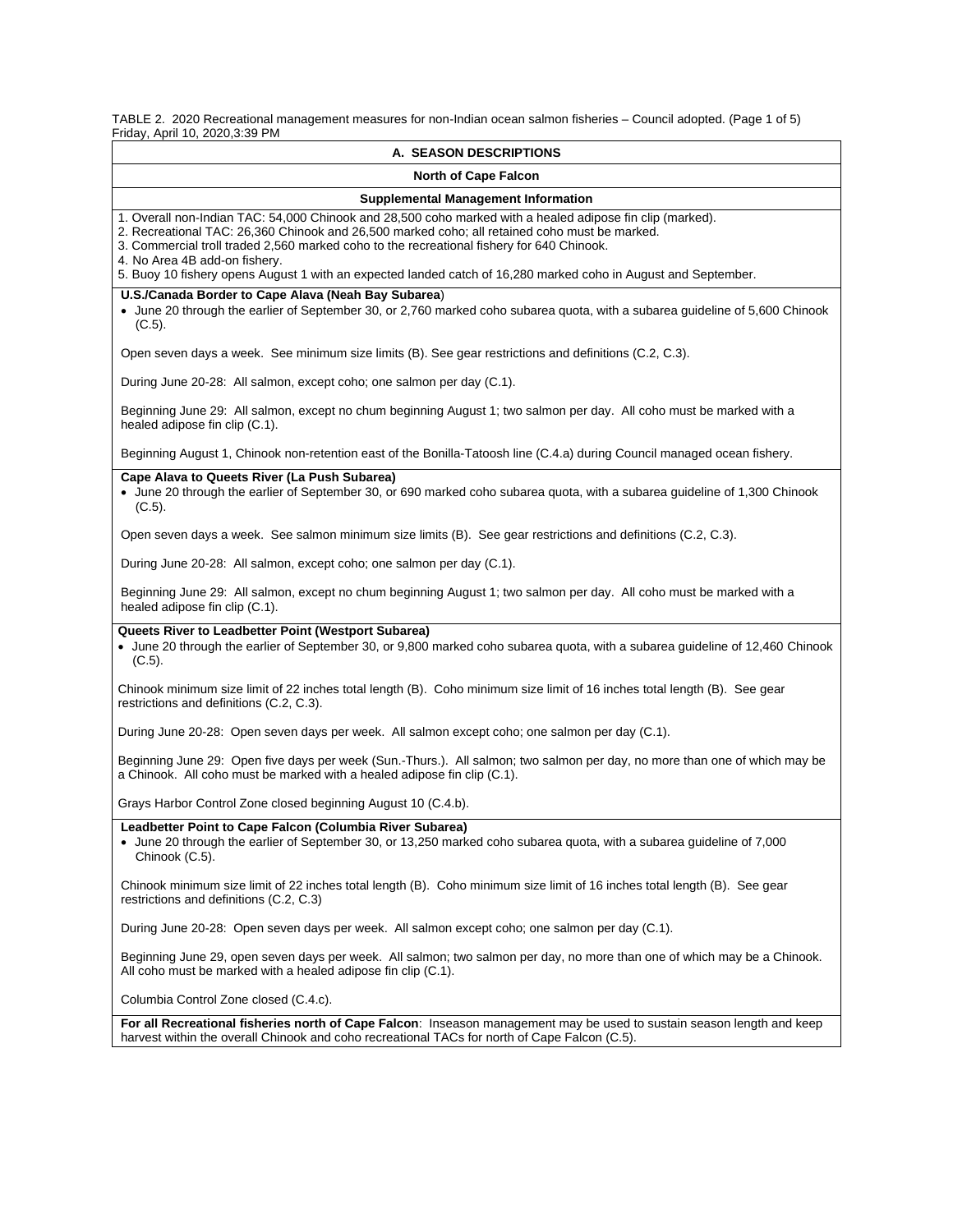TABLE 2. 2020 Recreational management measures for non-Indian ocean salmon fisheries – Council adopted. (Page 2 of 5) **A. SEASON DESCRIPTIONS South of Cape Falcon Supplemental Management Information** 1. Sacramento River fall Chinook spawning escapement of 233,174 hatchery and natural area adults. 2. Sacramento Index exploitation rate of 50.7%. 3. Klamath River recreational fishery allocation: 1,296 adult Klamath River fall Chinook. 4. Klamath tribal allocation: 8,632 adult Klamath River fall Chinook. 5. Overall recreational coho TAC: 22,000 coho marked with a healed adipose fin clip (marked), and 3,000 coho in the non-markselective coho fishery. 6. Fisheries may need to be adjusted to meet NMFS ESA consultation standards, FMP requirements, other management objectives, or upon receipt of new allocation recommendations from the California Fish and Game Commission (CFGC). **Cape Falcon to Humbug Mt.** • March 15-October 31 (C.6), except as provided below during the all-salmon mark-selective fishery and the non-markselective coho fishery (C.5). Open seven days per week. All salmon except coho, two fish per day (C.1). See minimum size limits (B). See gear restrictions and definitions (C.2, C.3). In 2021, the season will open March 15 for all salmon except coho, two salmon per day (C.1). Same minimum size limits (B), and the same gear restrictions as in 2020 (C.2, C.3). This opening could be modified following Council review at its March 2021 meeting (C.5). **Cape Falcon to Humbug Mt.** Mark-selective coho fishery: • June 27 through the earlier of August 16, or 22,000 marked coho quota (C.5.g, C.6). Open seven days per week. All salmon, two salmon per day. All retained coho must be marked with a healed adipose fin clip (C.1). See minimum size limits (B). See gear restrictions and definitions (C.2, C.3). Any remainder of the mark-selective coho quota may be transferred inseason on an impact neutral basis to the non-selective coho quota from Cape Falcon to Humbug Mountain (C.5). **Cape Falcon to Humbug Mt.** Non-mark-selective coho fishery: • September 4-5, and open each Friday and Saturday through the earlier of September 30, or 3,000 non-mark-selective coho quota (C.5.g, C.6). Open days may be modified inseason. All salmon, two salmon per day (C.1). See minimum size limits (B). See gear restrictions and definitions (C.2, C.3). **Humbug Mt. to OR/CA Border (Oregon KMZ)** • June 20-August 7 (C.5.g, C.6). Open seven days per week. All salmon except coho, two salmon per day (C.1). See minimum size limits (B). See gear restrictions and definitions (C.2, C.3). **For Recreational Fisheries from Cape Falcon to Humbug Mt.:** Fishing in the Stonewall Bank yelloweye rockfish conservation area restricted to trolling only on days the all depth recreational halibut fishery is open (call the halibut fishing hotline 1-800-662- 9825 for specific dates) (C.3.b, C.4.d).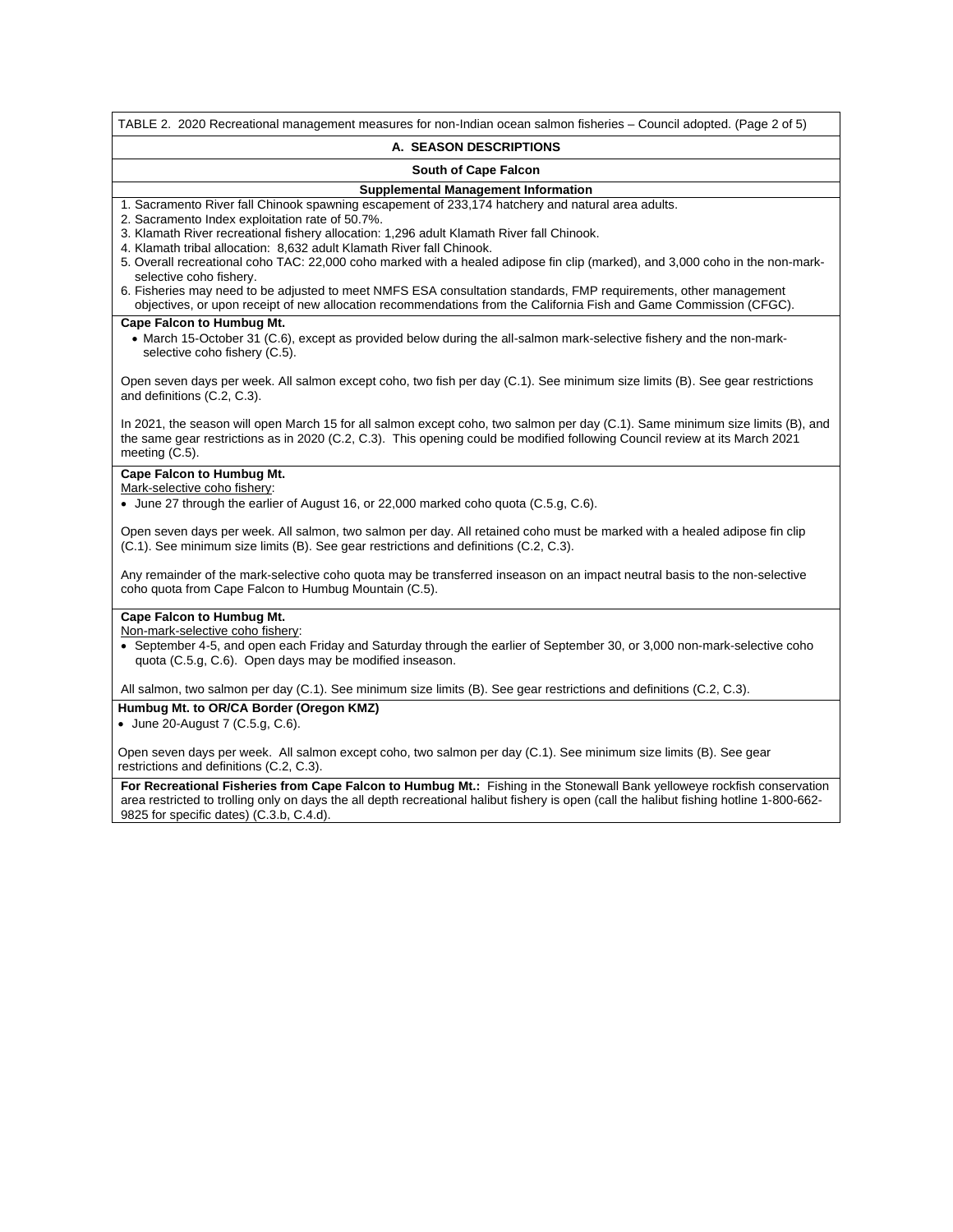TABLE 2. 2020 Recreational management measures for non-Indian ocean salmon fisheries – Council adopted. (Page 3 of 5)

#### **A. SEASON DESCRIPTIONS**

## **OR/CA Border to Horse Mt. (California KMZ)**

• June 6-August 9 (C.5.f, C.5.g, C.6).

Open seven days per week. All salmon except coho, two salmon per day (C.1). Chinook minimum size limit of 20 inches total length (B). See gear restrictions and definitions (C.2, C.3).

Klamath Control Zone closed in August (C.4.e). See California State regulations for additional closures adjacent to the Smith, Eel, and Klamath Rivers.

In 2021, season opens May 1 for all salmon except coho, two salmon per day (C.1). Chinook minimum size limit of 20 inches total length (B); and the same gear restrictions as in 2020 (C.2, C.3). This opening could be modified following Council review at its March 2021 meeting.

# **Horse Mt. to Point Arena (Fort Bragg)**

• May 1-November 8 (C.5.f, C.5.g, C.6).

Open seven days per week. All salmon except coho, two salmon per day (C.1). Chinook minimum size limit of 20 inches total length (B). See gear restrictions and definitions (C.2, C.3).

In 2021, season opens April 3 for all salmon except coho, two salmon per day (C.1). Chinook minimum size limit of 20 inches total length (B); and the same gear restrictions as in 2020 (C.2, C.3). This opening could be modified following Council review at its March 2021 meeting.

### **Point Arena to Pigeon Point (San Francisco)**

• May 1-November 8 (C.5.f, C.5.g, C.6).

Open seven days per week. All salmon except coho, two salmon per day (C.1). Chinook minimum size limit of 20 inches total length (B). See gear restrictions and definitions (C.2, C.3).

In 2021, season opens April 3 for all salmon except coho, two salmon per day (C.1). Chinook minimum size limit of 24 inches total length (B); and the same gear restrictions as in 2020 (C.2, C.3). This opening could be modified following Council review at its March 2021 meeting

# **Pigeon Point to U.S./Mexico Border (Monterey)**

• May 1-October 4 (C.5.f, C.5.g, C.6).

Open seven days per week. All salmon except coho, two salmon per day (C.1). See gear restrictions and definitions (C.2, C.3). Chinook minimum size limit of 24 inches total length (B).

In 2021, season opens April 3 for all salmon except coho, two salmon per day (C.1). Chinook minimum size limit of 24 inches total length (B); and the same gear restrictions as in 2020 (C.2, C.3). This opening could be modified following Council review at its March 2021 meeting.

California State regulations require all salmon be made available to a CDFW representative for sampling immediately at port of landing. Any person in possession of a salmon with a missing adipose fin, upon request by an authorized agent or employee of the CDFW, shall immediately relinquish the head of the salmon to the State (California Code of Regulations Title 14 Section 1.73).

| B. MINIMUM SIZE (Inches) (See C.1)          |         |      |      |  |
|---------------------------------------------|---------|------|------|--|
| Area (when open)                            | Chinook | Coho | Pink |  |
| North of Cape Falcon (Westport and Col R)   | 22      | 16   | None |  |
| North of Cape Falcon (Neah Bay and La Push) | 24      | 16   | None |  |
| Cape Falcon to Humbug Mt.                   | 24      | 16   | None |  |
| Humbug Mt. to OR/CA Border (OR KMZ)         | 24      | 16   | None |  |
| OR/CA Border to Horse Mt. (CA KMZ)          | 20      |      | 20   |  |
| Horse Mt. to Pt. Arena (FB)                 | 20      |      | 20   |  |
| Pt. Arena to Pigeon Pt. (SF)                | 20      |      | 20   |  |
| Pigeon Pt. to U.S./Mexico Border (MO)       | 24      |      | 24   |  |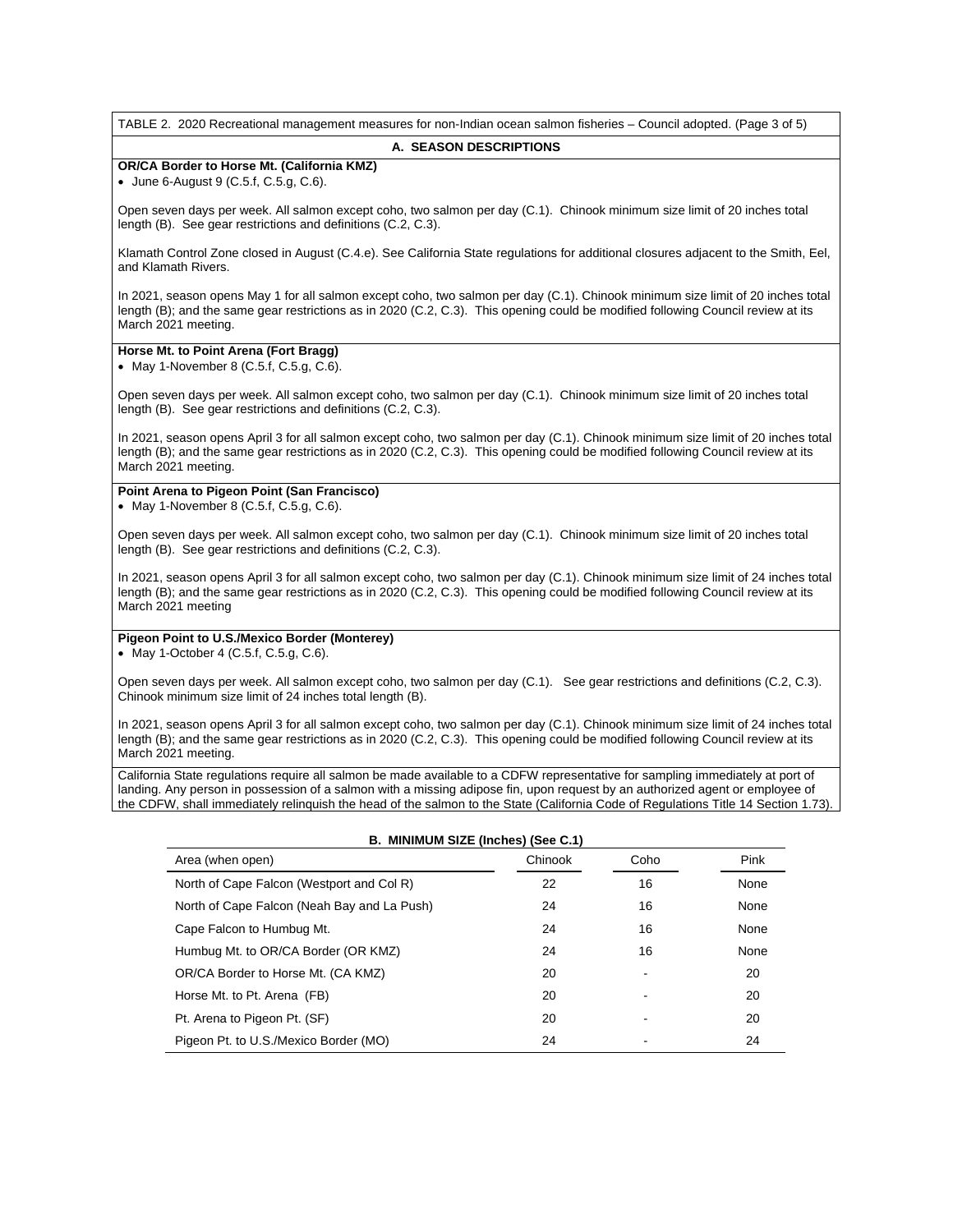TABLE 2. 2020 Recreational management Alternatives for non-Indian ocean salmon fisheries – Council adopted. (Page 4 of 5)

### **C. REQUIREMENTS, DEFINITIONS, RESTRICTIONS, OR EXCEPTIONS**

C.1. Compliance with Minimum Size and Other Special Restrictions: All salmon on board a vessel must meet the minimum size or other special requirements for the area being fished and the area in which they are landed if that area is open. Salmon may be landed in an area that is closed only if they meet the minimum size or other special requirements for the area in which they were caught. Salmon may not be filleted prior to landing.

*Ocean Boat Limits*: Off the coast of Washington, Oregon, and California each fisher aboard a vessel may continue to use angling gear until the combined daily limits of Chinook and coho salmon for all licensed and juvenile anglers aboard have been attained (additional state restrictions may apply).

- C.2. Gear Restrictions: Salmon may be taken only by hook and line using barbless hooks. All persons fishing for salmon, and all persons fishing from a boat with salmon on board must meet the gear restrictions listed below for specific areas or seasons.
	- a. *U.S./Canada Border to Pt. Conception, California*: No more than one rod may be used per angler; and no more than two single point, single shank, barbless hooks are required for all fishing gear.
	- b. *Horse Mt., California, to Pt. Conception, California:* Single point, single shank, barbless circle hooks (see gear definitions below) are required when fishing with bait by any means other than trolling, and no more than two such hooks shall be used. When angling with two hooks, the distance between the hooks must not exceed five inches when measured from the top of the eye of the top hook to the inner base of the curve of the lower hook, and both hooks must be permanently tied in place (hard tied). Circle hooks are not required when artificial lures are used without bait.
- C.3. Gear Definitions:
	- a. *Recreational fishing gear defined*: Off Oregon and Washington, angling tackle consists of a single line that must be attached to a rod and reel held by hand or closely attended; the rod and reel must be held by hand while playing a hooked fish. No person may use more than one rod and line while fishing off Oregon or Washington. Off California, the line must be attached to a rod and reel held by hand or closely attended; weights directly attached to a line may not exceed four pounds (1.8 kg). While fishing off California north of Pt. Conception, no person fishing for salmon, and no person fishing from a boat with salmon on board, may use more than one rod and line. Fishing includes any activity which can reasonably be expected to result in the catching, taking, or harvesting of fish.
	- b. *Trolling defined*: Angling from a boat or floating device that is making way by means of a source of power, other than drifting by means of the prevailing water current or weather conditions.
	- c. *Circle hook defined*: A hook with a generally circular shape and a point which turns inward, pointing directly to the shank at a 90° angle.

#### C.4. Control Zone Definitions:

- a. *The Bonilla-Tatoosh Line*: A line running from the western end of Cape Flattery to Tatoosh Island Lighthouse (48°23'30" N. lat., 124°44'12" W. long.) to the buoy adjacent to Duntze Rock (48°24'37" N. lat., 124°44'37" W. long.), then in a straight line to Bonilla Pt. (48°35'39" N. lat., 124°42'58" W. long.) on Vancouver Island, British Columbia.
- b. *Grays Harbor Control Zone* The area defined by a line drawn from the Westport Lighthouse (46° 53'18" N. lat., 124° 07'01" W. long.) to Buoy #2 (46° 52'42" N. lat., 124°12'42" W. long.) to Buoy #3 (46° 55'00" N. lat., 124°14'48" W. long.) to the Grays Harbor north jetty (46° 55'36" N. lat., 124°10'51" W. long.).
- c. *Columbia Control Zone*: An area at the Columbia River mouth, bounded on the west by a line running northeast/southwest between the red lighted Buoy #4 (46°13'35" N. lat., 124°06'50" W. long.) and the green lighted Buoy #7 (46°15'09' N. lat., 124°06'16" W. long.); on the east, by the Buoy #10 line which bears north/south at 357° true from the south jetty at 46°14'00" N. lat., 124°03'07" W. long. to its intersection with the north jetty; on the north, by a line running northeast/southwest between the green lighted Buoy #7 to the tip of the north jetty (46°15'48" N. lat., 124°05'20" W. long. and then along the north jetty to the point of intersection with the Buoy #10 line; and on the south, by a line running northeast/southwest between the red lighted Buoy #4 and tip of the south jetty (46°14'03" N. lat., 124°04'05" W. long.), and then along the south jetty to the point of intersection with the Buoy #10 line.
- d. *Stonewall Bank Yelloweye Rockfish Conservation Area*: The area defined by the following coordinates in the order listed:

| 44°37.46' N. lat.; 124°24.92' W. long.                                           |
|----------------------------------------------------------------------------------|
| 44°37.46' N. lat.; 124°23.63' W. long.                                           |
| 44°28.71' N. lat.; 124°21.80' W. long.                                           |
| 44°28.71' N. lat.; 124°24.10' W. long.                                           |
| 44°31.42' N. lat.; 124°25.47' W. long.                                           |
| and connecting back to $44^{\circ}37.46'$ N. lat.; 124 $^{\circ}24.92'$ W. long. |

e. *Klamath Control Zone*: The ocean area at the Klamath River mouth bounded on the north by 41°38'48" N. lat. (approximately 6 nautical miles north of the Klamath River mouth); on the west by 124°23'00" W. long. (approximately 12 nautical miles off shore); and, on the south by 41°26'48" N. lat. (approximately 6 nautical miles south of the Klamath River mouth).